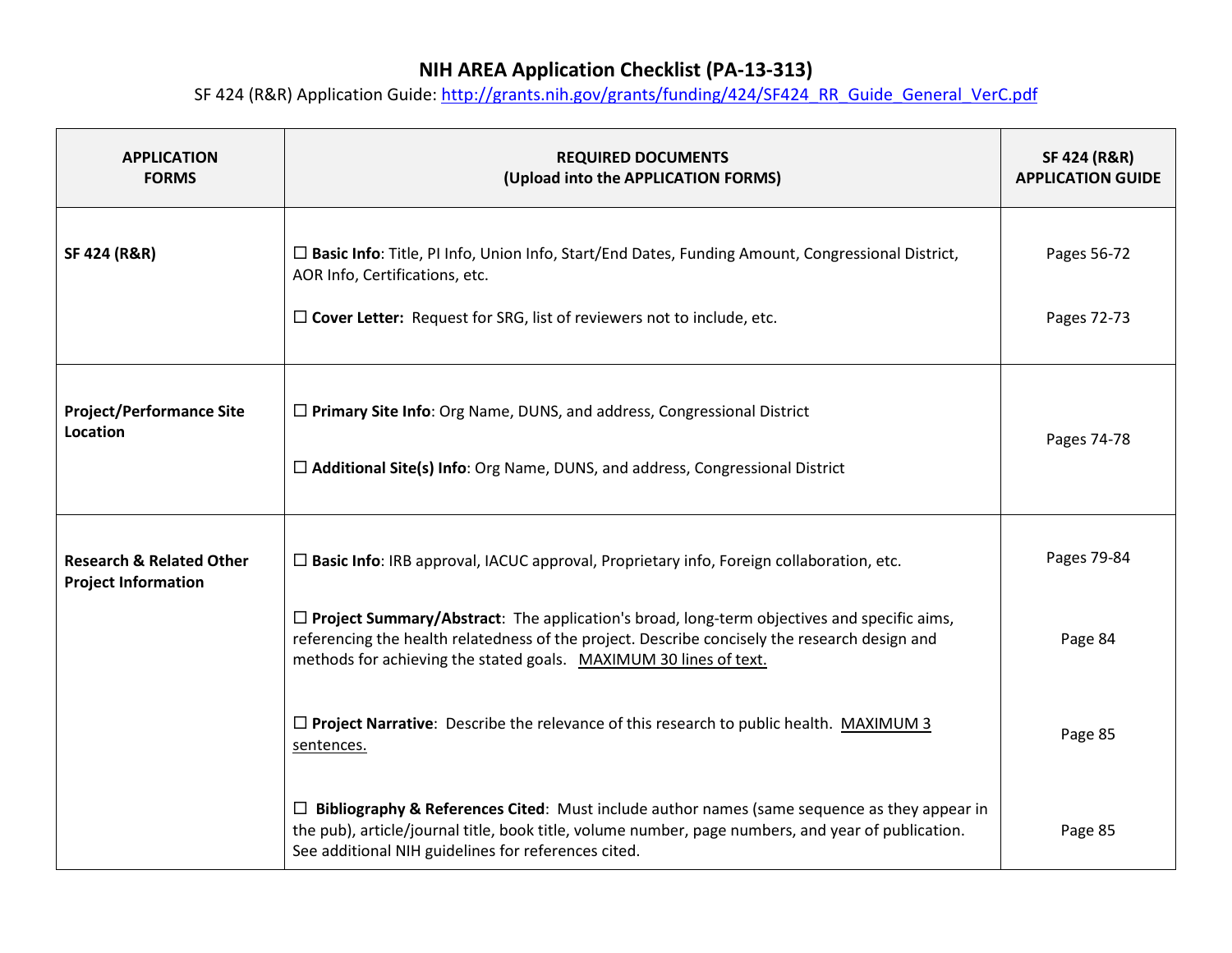| <b>APPLICATION</b><br><b>FORMS</b>                                         | <b>REQUIRED DOCUMENTS</b><br>(Upload into the APPLICATION FORMS)                                                                                                                                                                                                                                                                                                                                                                                                                                                                                                                                                                                                                                                                                                                                                                                                                                                                                                                                                                                                                                                                                                                                                                                                                                                                                                                                                                                                                                                                                                                                                                                                                                                                     | <b>SF 424 (R&amp;R)</b><br><b>APPLICATION GUIDE</b> |
|----------------------------------------------------------------------------|--------------------------------------------------------------------------------------------------------------------------------------------------------------------------------------------------------------------------------------------------------------------------------------------------------------------------------------------------------------------------------------------------------------------------------------------------------------------------------------------------------------------------------------------------------------------------------------------------------------------------------------------------------------------------------------------------------------------------------------------------------------------------------------------------------------------------------------------------------------------------------------------------------------------------------------------------------------------------------------------------------------------------------------------------------------------------------------------------------------------------------------------------------------------------------------------------------------------------------------------------------------------------------------------------------------------------------------------------------------------------------------------------------------------------------------------------------------------------------------------------------------------------------------------------------------------------------------------------------------------------------------------------------------------------------------------------------------------------------------|-----------------------------------------------------|
| <b>Research &amp; Related Other</b><br><b>Project Information (Con't.)</b> | $\Box$ Facilities & Other Resources: Include the information required per the SF 424 Application Guide<br>- including information on Early Stage Investigators. Applicants MUST also include information<br>required per the AREA PA-13-313:<br>A profile of the students of the applicant institution/academic component and any<br>$\bullet$<br>information or estimate of the number who have obtained a baccalaureate degree and<br>gone on to obtain an academic or professional doctoral degree in the health-related<br>sciences during the last five years.<br>A description of the special characteristics of the institution/academic component that<br>$\bullet$<br>make it appropriate for an AREA grant, where the goals of the AREA program are to: (1)<br>provide support for meritorious research; (2) strengthen the research environment of<br>schools that have not been major recipients of NIH support; and (3) expose available<br>undergraduate and/or graduate students in such environments to research. Include a<br>description of the likely impact of an AREA grant on the PD(s)/PI(s) and the research<br>environment of the institution/academic component.<br>Although it is expected that the majority of the research will be directed by the applicant<br>investigator and conducted at the grantee institution, limited use of special facilities or<br>equipment at another institution is permitted. For any proposed research sites other than<br>the applicant institution, provide a brief description of the resources.<br>If relevant, a statement of institutional support for the proposed research project (e.g.,<br>equipment, laboratory space, release time, matching funds, etc.). | Pages 85-86                                         |
|                                                                            | Equipment: List major equipment available to the project, including pertinent capabilities.                                                                                                                                                                                                                                                                                                                                                                                                                                                                                                                                                                                                                                                                                                                                                                                                                                                                                                                                                                                                                                                                                                                                                                                                                                                                                                                                                                                                                                                                                                                                                                                                                                          | Page 86                                             |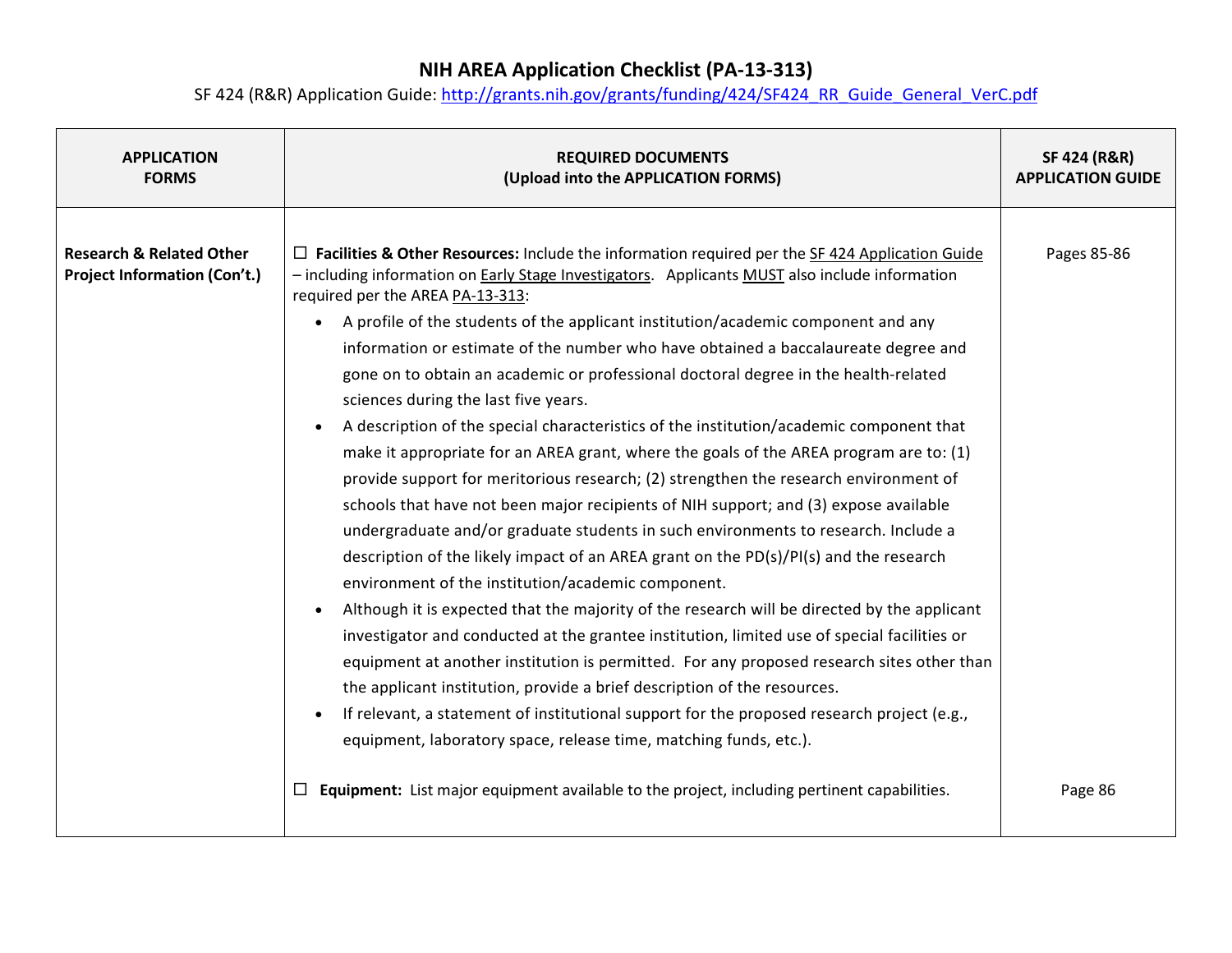| <b>APPLICATION</b><br><b>FORMS</b>                                                                                                                                                  | <b>REQUIRED DOCUMENTS</b><br>(Upload into the APPLICATION FORMS)                                                                                                                                                                                                                                                                                                                                                                                                                                                                                                                                           | SF 424 (R&R)<br><b>APPLICATION GUIDE</b> |
|-------------------------------------------------------------------------------------------------------------------------------------------------------------------------------------|------------------------------------------------------------------------------------------------------------------------------------------------------------------------------------------------------------------------------------------------------------------------------------------------------------------------------------------------------------------------------------------------------------------------------------------------------------------------------------------------------------------------------------------------------------------------------------------------------------|------------------------------------------|
| Senior/Key Person Profile                                                                                                                                                           | $\Box$ Basic Info: Name, address, email, project role for PI and all collaborators, consultants, senior<br>personnel<br>For the PI, enter eRA Commons User Name in the Credential field<br>$\bullet$<br>Biographical Sketch: Required for each person listed. MAXIMUM 5 pages.<br>ப<br>Must use the NIH Format<br>For the PI, must include details required per PA-13-313:<br>o Include a summary of your previous and/or current experience in supervising<br>students in research in the Personal Statement. Also indicate which peer-reviewed<br>publications involved students under your supervision. | Pages 87-97<br>Template, Pages 96-97     |
| <b>Budget</b><br>Note: the Sponsored<br>Programs Office will assist<br>with budget development, to<br>include requesting subaward<br>budgets from collaborating<br>institutions for | When total direct costs $\le$ \$250,000 use:<br>$\Box$ PHS 398 Modular Budget<br>$\Box$ Budget Justification:<br>Include Personnel Justification per PA-13-313 and SF 424 Application Guide<br>Include additional budget narrative per SF 424 Application Guide                                                                                                                                                                                                                                                                                                                                            | Pages 131-136                            |
|                                                                                                                                                                                     | When total direct costs $\ge$ \$250,001 to \$300,000 (maximum) use:<br>$\Box$ R&R Budget<br><b>Budget Justification:</b><br>$\Box$<br>Include Personnel Justification per PA-13-313 and SF 424 Application Guide<br>Include additional budget narrative per SF 424 Application Guide                                                                                                                                                                                                                                                                                                                       | Pages 98-117                             |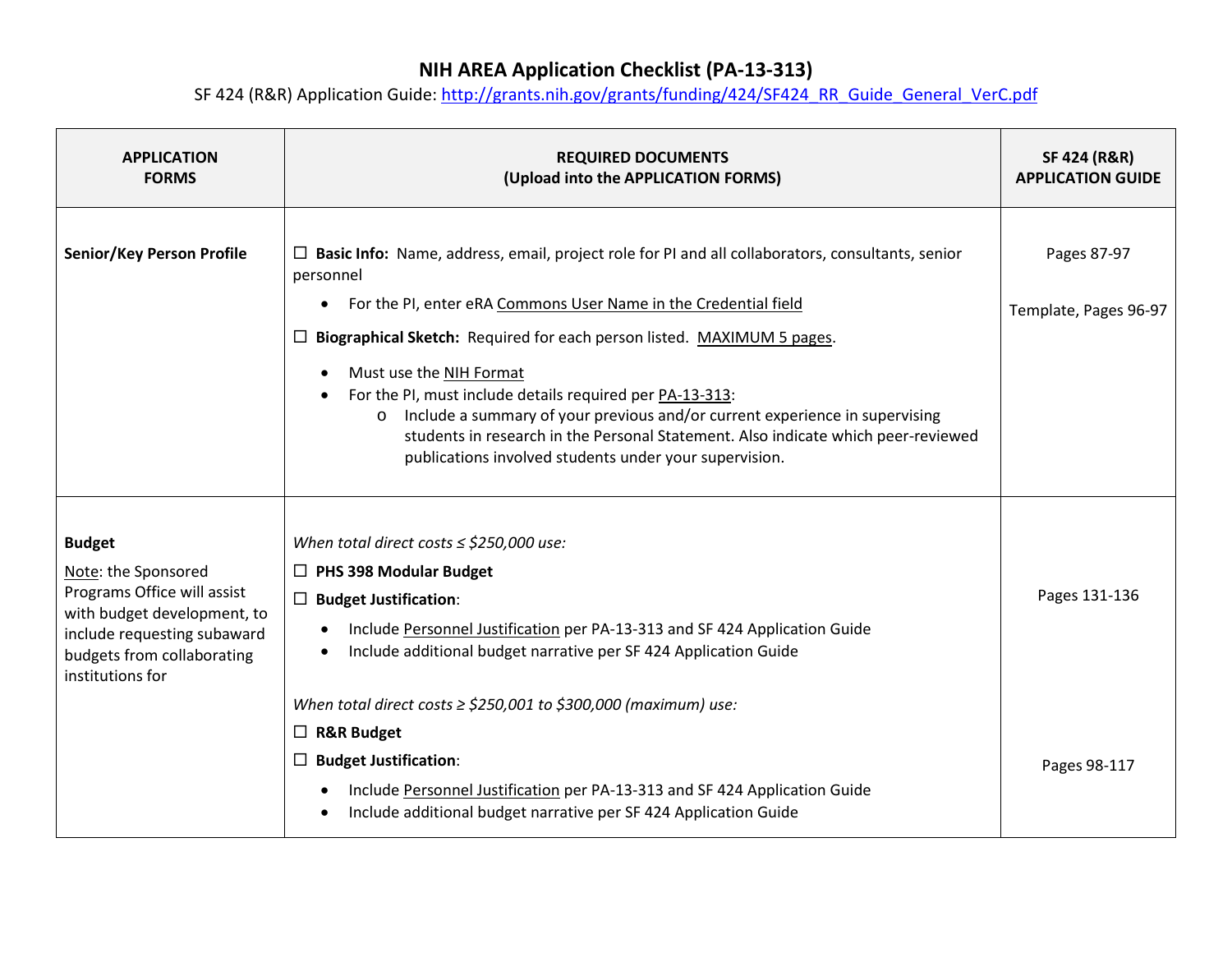| <b>APPLICATION</b><br><b>FORMS</b>      | <b>REQUIRED DOCUMENTS</b><br>(Upload into the APPLICATION FORMS)                                                                                                                                                                                                                                                                                                                                                                                                                                                                                                                                                                                                                                                                                                                                                                                                                                                                                                                                                                                                                                                        | <b>SF 424 (R&amp;R)</b><br><b>APPLICATION GUIDE</b> |
|-----------------------------------------|-------------------------------------------------------------------------------------------------------------------------------------------------------------------------------------------------------------------------------------------------------------------------------------------------------------------------------------------------------------------------------------------------------------------------------------------------------------------------------------------------------------------------------------------------------------------------------------------------------------------------------------------------------------------------------------------------------------------------------------------------------------------------------------------------------------------------------------------------------------------------------------------------------------------------------------------------------------------------------------------------------------------------------------------------------------------------------------------------------------------------|-----------------------------------------------------|
| PHS 398 Cover Page<br><b>Supplement</b> | $\Box$ Basic Info: PI info, Disclosure, Human Subject clinical trial, program income, etc.                                                                                                                                                                                                                                                                                                                                                                                                                                                                                                                                                                                                                                                                                                                                                                                                                                                                                                                                                                                                                              | Pages 124-131                                       |
| PHS 398 Research Plan                   | $\Box$ Introduction: For Revision or Resubmission applications only.                                                                                                                                                                                                                                                                                                                                                                                                                                                                                                                                                                                                                                                                                                                                                                                                                                                                                                                                                                                                                                                    | Pages 36-38, 139                                    |
|                                         | □ Specific Aims: MAXIMUM 1 page<br>State goals of proposed research<br>Summarize expected outcome(s), including impact that the results of proposed research will<br>exert on research field(s) involved<br>List specific objectives of the research proposed<br>□ Research Strategy: MAXIMUM 12 pages<br>Organize the Research Strategy document using the exact order and section headings as<br>$\bullet$<br>listed below.<br>Include, as applicable, Preliminary Studies for New Applications or Progress Report for<br>Renewal and Revision Applications keeping within the three sections listed below.<br>A. Significance<br>• Explain the importance of the problem or critical barrier to progress in the field that the<br>proposed project addresses.<br>Explain how the proposed project will improve scientific knowledge, technical capability,<br>and/or clinical practice in one or more broad fields.<br>Describe how the concepts, methods, technologies, treatments, services, or preventative<br>$\bullet$<br>interventions that drive this field will be changed if the proposed aims are achieved | Page 140<br>Pages 141-142                           |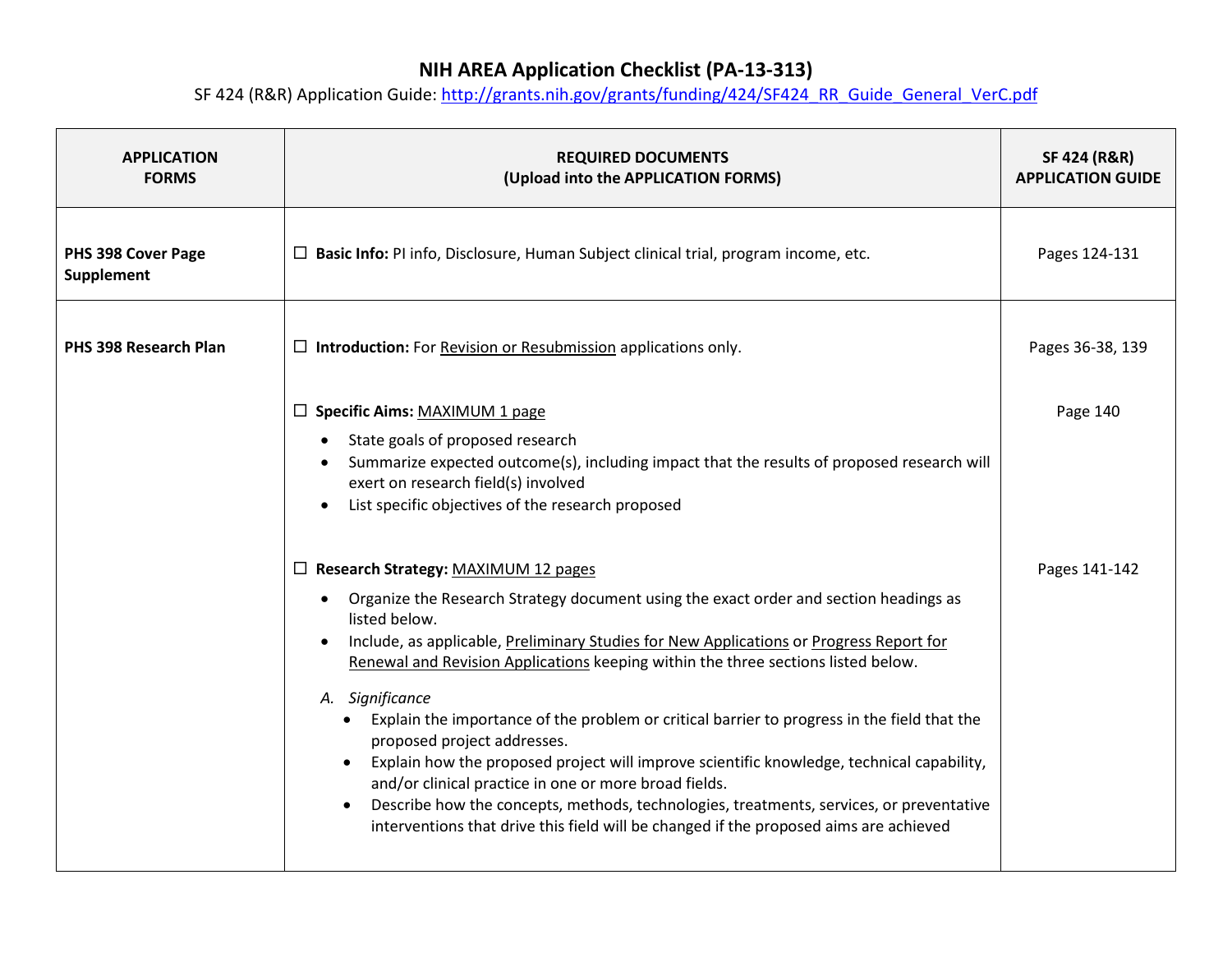| <b>APPLICATION</b>               | <b>REQUIRED DOCUMENTS</b>                                                                                                                                                                                                                                                                                                                                                                                                                                                                                                                                                                                                                                                                                                                                                                                                                                                                                                                                                                                                                                                                                                                                                                                                                                                                                                                                                                                                                                                                                                                                                                                                                                                                                                                                                                      | <b>SF 424 (R&amp;R)</b>  |
|----------------------------------|------------------------------------------------------------------------------------------------------------------------------------------------------------------------------------------------------------------------------------------------------------------------------------------------------------------------------------------------------------------------------------------------------------------------------------------------------------------------------------------------------------------------------------------------------------------------------------------------------------------------------------------------------------------------------------------------------------------------------------------------------------------------------------------------------------------------------------------------------------------------------------------------------------------------------------------------------------------------------------------------------------------------------------------------------------------------------------------------------------------------------------------------------------------------------------------------------------------------------------------------------------------------------------------------------------------------------------------------------------------------------------------------------------------------------------------------------------------------------------------------------------------------------------------------------------------------------------------------------------------------------------------------------------------------------------------------------------------------------------------------------------------------------------------------|--------------------------|
| <b>FORMS</b>                     | (Upload into the APPLICATION FORMS)                                                                                                                                                                                                                                                                                                                                                                                                                                                                                                                                                                                                                                                                                                                                                                                                                                                                                                                                                                                                                                                                                                                                                                                                                                                                                                                                                                                                                                                                                                                                                                                                                                                                                                                                                            | <b>APPLICATION GUIDE</b> |
| PHS 398 Research Plan,<br>Con't. | <b>Innovation</b><br>В.<br>Explain how the application challenges and seeks to shift current research or clinical<br>$\bullet$<br>practice paradigms.<br>Describe any novel theoretical concepts, approaches or methodologies, instrumentation<br>or interventions to be developed or used, and any advantage over existing<br>methodologies, instrumentation, or interventions.<br>Explain any refinements, improvements, or new applications of theoretical concepts,<br>approaches or methodologies, instrumentation, or interventions.<br>C. Approach<br>Describe the overall strategy, methodology, and analyses to be used to accomplish the<br>specific aims of the project. Unless addressed separately in Item 15 (Resource Sharing<br>Plan), include how the data will be collected, analyzed, and interpreted as well as any<br>resource sharing plans as appropriate.<br>Discuss potential problems, alternative strategies, and benchmarks for success<br>$\bullet$<br>anticipated to achieve the aims.<br>If the project is in the early stages of development, describe any strategy to establish<br>feasibility, and address the management of any high risk aspects of the proposed work.<br>Point out any procedures, situations, or materials that may be hazardous to personnel<br>and precautions to be exercised. A full discussion on the use of select agents should<br>appear in the Select Agent document.<br>If research on Human Embryonic Stem Cells (hESCs) is proposed but an approved cell line<br>$\bullet$<br>from the NIH hESC Registry cannot be identified, provide a strong justification for why an<br>appropriate cell line cannot be chosen from the Registry at this time.<br>$\Box$ Progress Report Publication List: For Renewal applications only | Page 143                 |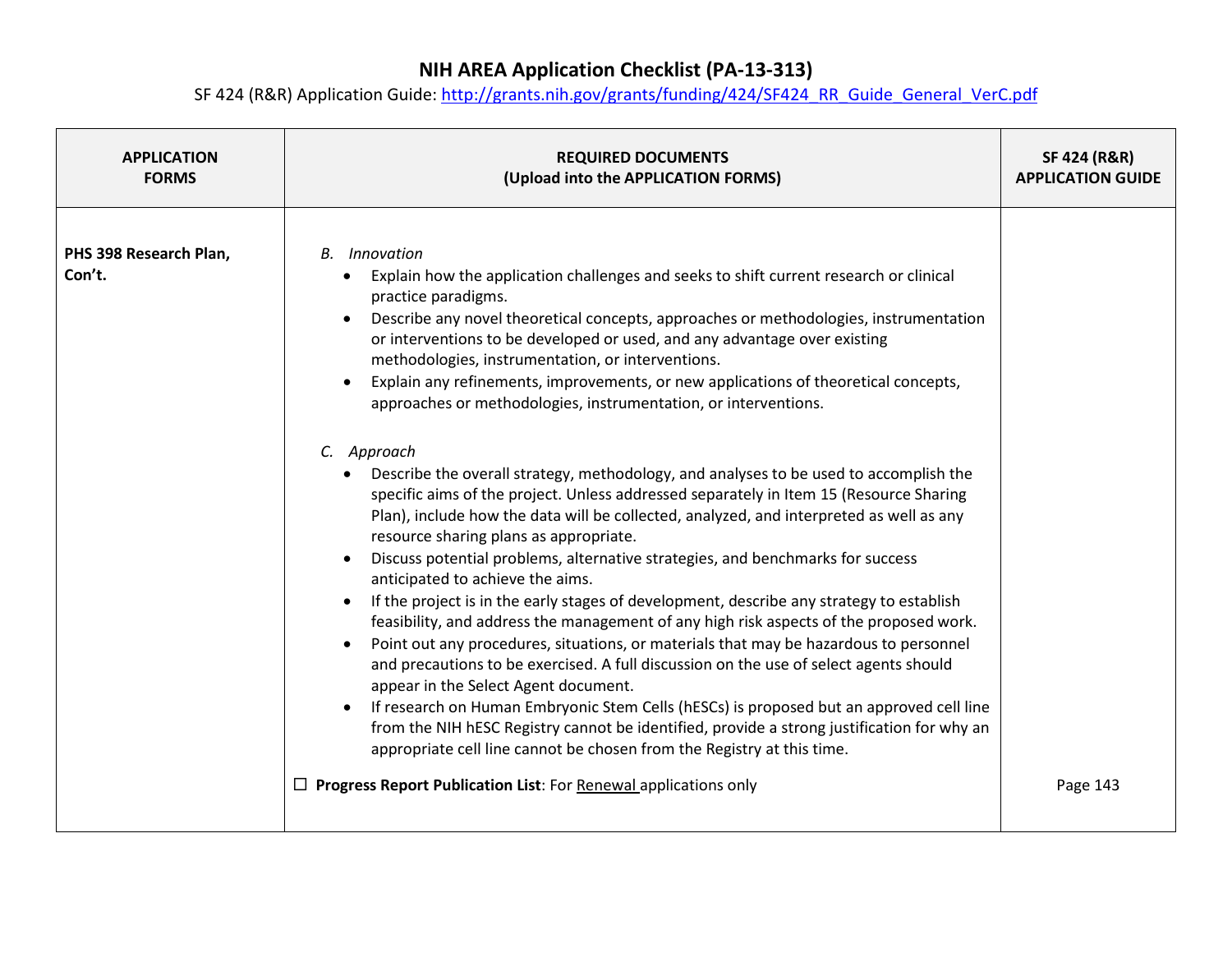| <b>APPLICATION</b><br><b>FORMS</b> | <b>REQUIRED DOCUMENTS</b><br>(Upload into the APPLICATION FORMS)                                                                                                                                                                                                                                                                                                                                                                                                                                                                                                                                                            | <b>SF 424 (R&amp;R)</b><br><b>APPLICATION GUIDE</b> |
|------------------------------------|-----------------------------------------------------------------------------------------------------------------------------------------------------------------------------------------------------------------------------------------------------------------------------------------------------------------------------------------------------------------------------------------------------------------------------------------------------------------------------------------------------------------------------------------------------------------------------------------------------------------------------|-----------------------------------------------------|
| PHS 398 Research Plan,<br>Con't.   | $\Box$ Protection of Human Subjects: If applicable                                                                                                                                                                                                                                                                                                                                                                                                                                                                                                                                                                          | Page 143                                            |
|                                    | $\Box$ Inclusion of Women and Minorities: If applicable                                                                                                                                                                                                                                                                                                                                                                                                                                                                                                                                                                     | Page 144                                            |
|                                    | $\Box$ Inclusion of Children: If applicable                                                                                                                                                                                                                                                                                                                                                                                                                                                                                                                                                                                 | Page 144                                            |
|                                    | $\Box$ Vertebrate Animals: If applicable                                                                                                                                                                                                                                                                                                                                                                                                                                                                                                                                                                                    | Page 145-146                                        |
|                                    | $\Box$ Select Agent Research: If applicable                                                                                                                                                                                                                                                                                                                                                                                                                                                                                                                                                                                 | Page 147-148                                        |
|                                    | $\Box$ Multiple PD/PI Leadership Plan: If applicable                                                                                                                                                                                                                                                                                                                                                                                                                                                                                                                                                                        | Page 148                                            |
|                                    | $\Box$ Consortia/Contractual Arrangements: If applicable                                                                                                                                                                                                                                                                                                                                                                                                                                                                                                                                                                    | Page 149                                            |
|                                    | $\Box$ Letters of Support:<br>Include letters necessary to demonstrate support of consortium participants and<br>$\bullet$<br>collaborators such as Senior/Key Personnel and Other Significant Contributors.<br>For consultants, letters should include rate/charge for consulting services and level of<br>$\bullet$<br>effort/number of hours per year anticipated.<br>Letters ensuring access to core facilities and resources should stipulate whether access will<br>$\bullet$<br>be provided as a fee-for-service.<br>THIS CAN INCLUDE INSTITUTIONAL LETTERS OF SUPPORT (FACILITIES, COST-SHARING, ETC.)<br>$\bullet$ | Page 149                                            |